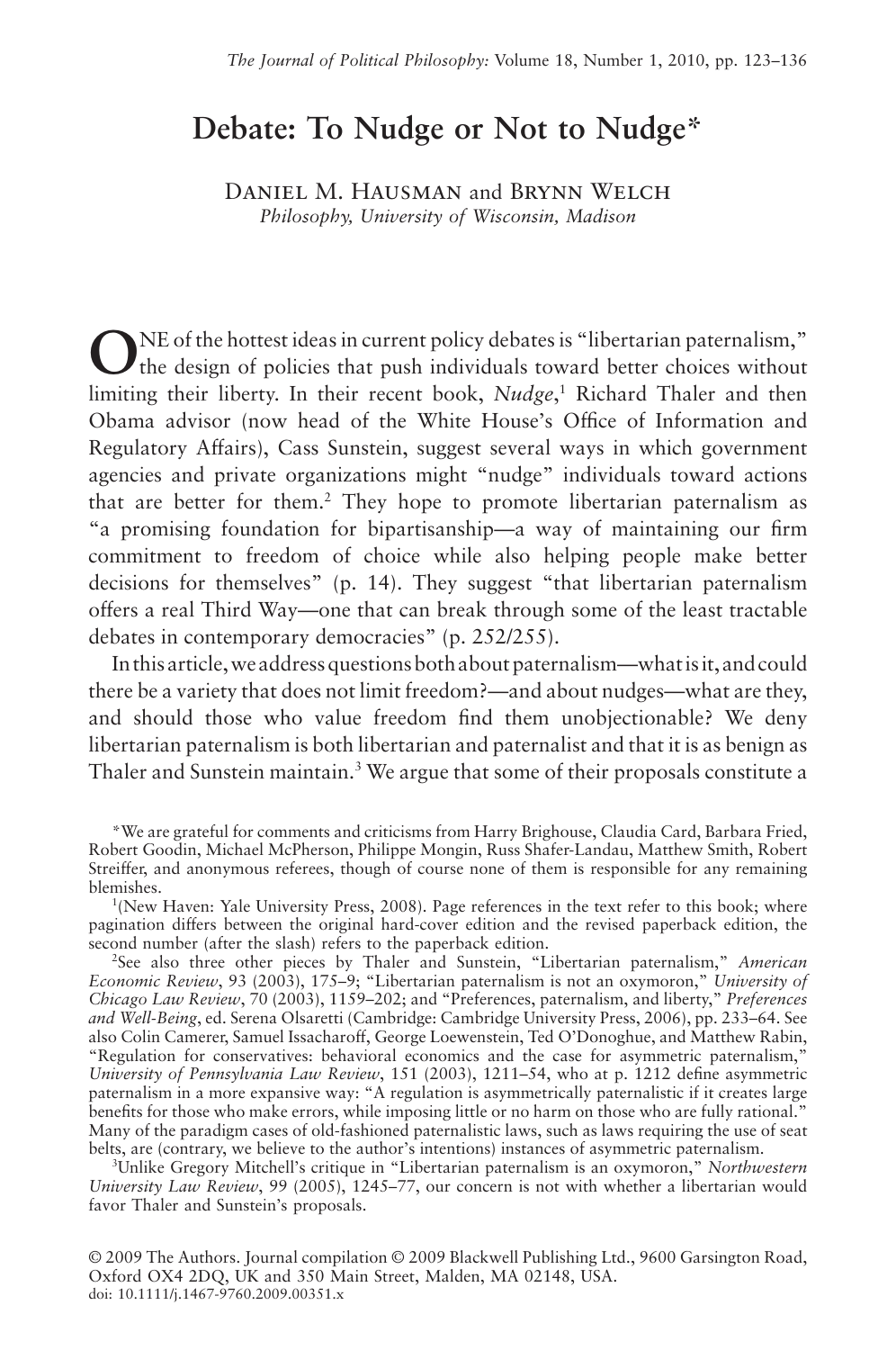distinctive variety of paternalism, whose libertarian credentials are dubious, even though their implementation would not be coercive<sup>4</sup> and would not significantly limit freedom of choice. Our focus is on their concepts, not their policies.

After a first section that clarifies what Thaler and Sunstein take libertarian paternalism to be, section II addresses the question of what constitutes paternalism. In our view, what makes some of the policies Thaler and Sunstein call "libertarian paternalism" paternalistic is that they push people to make choices that are good for themselves by taking advantage of imperfections in human decision-making abilities. Section III then addresses the broader question concerning what limits there ought to be on nudges—that is, the use of flaws in human judgment and choice to influence people's behavior.

#### I. NUDGES AND LIBERTARIAN PATERNALISM

Thaler and Sunstein define nudges mainly by example. Consider their first illustration, involving Carolyn, who has the responsibility of determining how foods are displayed in school cafeterias. Carolyn knows that the placement of food influences what children choose.<sup>5</sup> She has several options. For example, she can arrange the items randomly or to maximize profits. She can also arrange the dishes so that the students are likely to make the most nutritious choices.

Carolyn is what Thaler and Sunstein term a "choice architect:" she has the "responsibility for organizing the context in which people make decisions" (p. 3). Choice architects set the background against which people make choices, whether or not their influence is recognized. Choice architecture is often unavoidable.

In the cafeteria example, Carolyn has an opportunity to act as a libertarian paternalist by arranging the food in the way that makes the children best off. In Thaler and Sunstein's view, the decision to arrange the food to encourage nutritious choices is paternalistic because "it tries to influence choices in a way that will make the choosers better off, *as judged by themselves*" (p. 5, [their emphasis]). They maintain that this "libertarian paternalism" does not threaten liberty, because it does not hinder individuals from choosing what they prefer. They take liberty or freedom to be the absence of obstacles that close off possible choices or make them more costly in time, inconvenience, unpleasantness, and so forth. "Libertarian paternalism is a relatively weak and nonintrusive type of paternalism, because choices are not blocked or fenced off."6 Except when otherwise noted, we shall use liberty and freedom in the narrow way that Thaler and Sunstein do.

<sup>4</sup> In this article, we shall identify coercing someone with intentionally influencing someone's choices by restricting the choice set or deceiving them concerning the choice set.

<sup>5</sup> As Thaler and Sunstein note (*Nudge*, p. 11), similar issues arise with respect to adults, whose food choices are also influenced by the order in which foods are laid out in a cafeteria line.

<sup>6</sup> "Preferences, paternalism, and liberty," p. 234.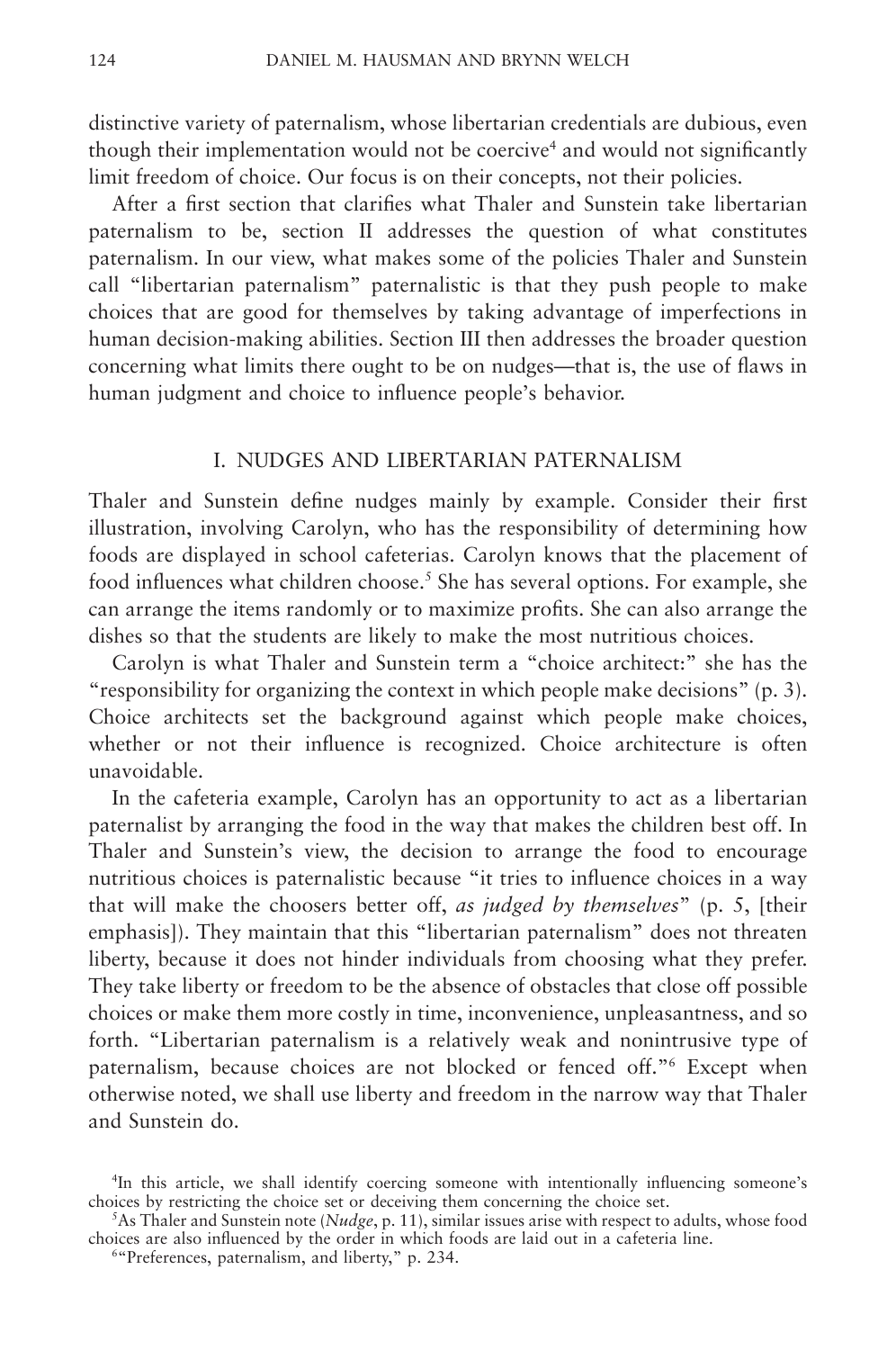In Thaler and Sunstein's view, a nudge is "any aspect of the choice architecture that alters people's behavior in a predictable way without forbidding any options or significantly changing their economic incentives" (p. 6).7 Notice that nudges are not necessarily intended to benefit those whom they nudge, and Thaler and Sunstein give examples of nudges, such as the "Don't mess with Texas" anti-littering campaign (p. 60) that have other aims. Thus, some nudges are paternalistic; others are not.

Thaler and Sunstein demand that nudges involve such minimal costs to choosers that they should never be troublesome to libertarians. Unfortunately, some of their examples belie this characterization. For example, Thaler and Sunstein write that the requirement that firms publish "Toxic Release Inventories" "is a nice example of a social nudge" (p. 191/193), which enables the media and environmental groups to produce an "environmental blacklist" (p. 191/193). Although the government is not coercing firms to do anything except disclose what hazardous chemicals they are storing or releasing into the environment, the requirement makes possible heavy social sanctions for polluting. Requiring the publication of Toxic Release Inventories was effective precisely because it significantly increased the costs of polluting. An even more egregious example of mislabeling a coercive policy as a nudge appears when Thaler and Sunstein write that a cap and trade system restricting pollution "is compatible with libertarian paternalism, because people can avoid paying the tax by not creating pollution" (p. 186/188). On that reasoning, libertarians should have no objection to paternalistic "sin taxes." Despite these examples, we shall take Thaler and Sunstein at their word—that a policy or practice is only supposed to count as a nudge if it leaves the choice set essentially unchanged.

Thaler and Sunstein document important applications. The best known involve retirement plans, in which employee participation depends significantly on whether the default is to be enrolled, with a costless option to opt out, or not to be enrolled, with an option to enroll. On the assumption that those designing the plans can judge what is better for employees, they can choose the default so as to benefit the employees without any non-trivial cost to their freedom.

Thaler and Sunstein are enthusiastic about libertarian paternalist nudges, because they are impressed by the imperfections in individual decision-making illustrated by the extent to which people's choices to save for retirement are influenced by details concerning enrollment that ought to be of negligible importance. They catalogue many factors that can lead to mistakes in human judgment and decision-making such as optimism and overconfidence (p. 31), loss aversion (p. 33), a status quo bias (p. 34), framing (p. 36), akrasia and myopia (p. 40), inertia (p. 43), inattention and error (p. 87), as well as heuristics such as

<sup>7</sup> The word, "economic" here is a slip on their part. Thaler and Sunstein are not concerned only with economic incentives.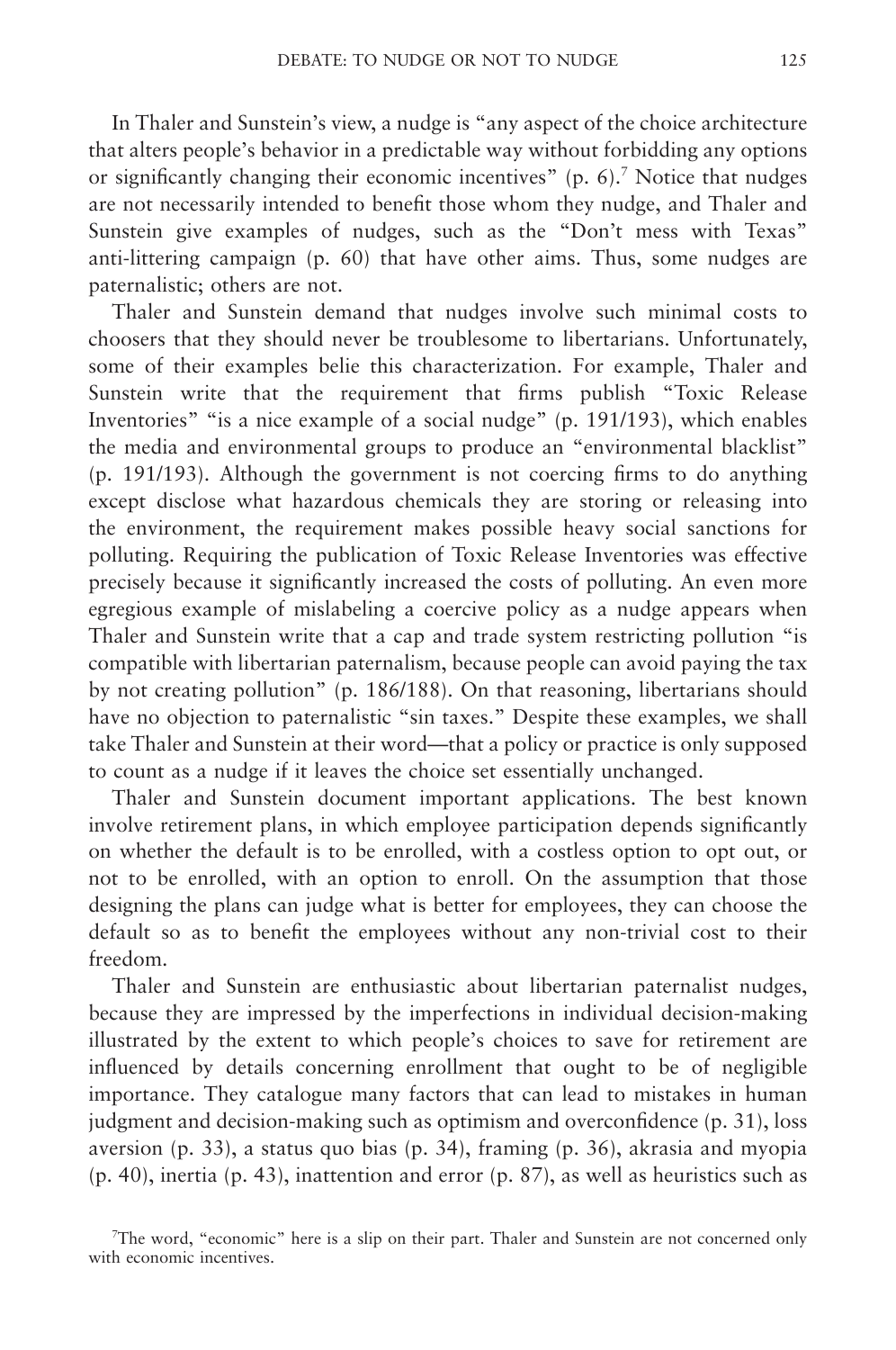anchoring (p. 23), availability (p. 24), and representativeness (p. 26). People may also deliberate badly because of social pressure.<sup>8</sup>

Why shouldn't these factors influence preferences? Why should these factors be regarded as *interferences* with rational choice rather than as rational determinants of choice? Addressing this question comprehensively is beyond the scope of this article. Instead, we shall assume that it is possible to draw a relatively uncontroversial, though not perfectly sharp line between rational persuasion and other methods of influencing beliefs, preferences, and choices. We are not otherwise concerned to defend Thaler and Sunstein's views of which factors interfere with rational deliberation, though they are generally plausible. How many people believe that the setting of the default ought to be relevant to how much they should save for retirement?

To sum up: Nudges are ways of influencing choice without limiting the choice set or making alternatives appreciably more costly in terms of time, trouble, social sanctions, and so forth. They are called for because of flaws in individual decision-making, and they work by making use of those flaws. When intended to benefit the person who is nudged, they constitute instances of what Thaler and Sunstein call "libertarian paternalism."

#### II. WHAT IS PATERNALISM?

Thaler and Sunstein define a policy as paternalistic "if it tries to influence choices in a way that will make choosers better off, *as judged by themselves*" (p. 5).9 According to this definition, the only things that distinguish paternalism from beneficence in general are (a) that paternalism aims to benefit people by getting them to make choices that are good for themselves rather than by providing benefits in some other way and (b) that the choosers would agree with this evaluation of their choice.

This definition of paternalism is unsatisfactory. Whether agents agree that some intervention benefits them has nothing to do with whether the intervention is paternalistic. More importantly, paternalism does not always aim to influence choice. For example, consider a doctor who gives a life-saving blood transfusion

<sup>8</sup> We are grateful here to Harry Brighouse. Chapter 3 of *Nudge* is concerned with peer pressure and so touches on these influences, but its focus is on the psychological foibles that facilitate the influence of others on our choices.

<sup>9</sup> See also "Libertarian paternalism," p. 175 and "Preferences, paternalism, and liberty," p. 134. Thaler and Sunstein maintain that a similar definition can be found in Donald Van de Veer, *Paternalistic Intervention: The Moral Bounds on Benevolence* (Princeton: Princeton University Press, 1986), but in fact Van de Veer defines paternalism as follows: "A's doing or omitting some act X to, or toward, S is paternalistic behavior if and only if 1) A deliberately does (or omits) X, and 2) A believes that his (her) doing (or omitting) X is contrary to S's operative preference, intention, or disposition at the time A does (or omits)  $\overline{X}$  [or when X affects S—or would have affected S if X had been done (or omitted)], and 3) A does (or omits) X with the primary or sole aim of promoting a benefit for S [a benefit which, A believes, would not accrue to S in the absence of A's doing (or omitting) X] or preventing a harm to S [a harm which, A believes, would accrue to S in the absence of A's doing (or omitting)  $X$ ]" (p. 22).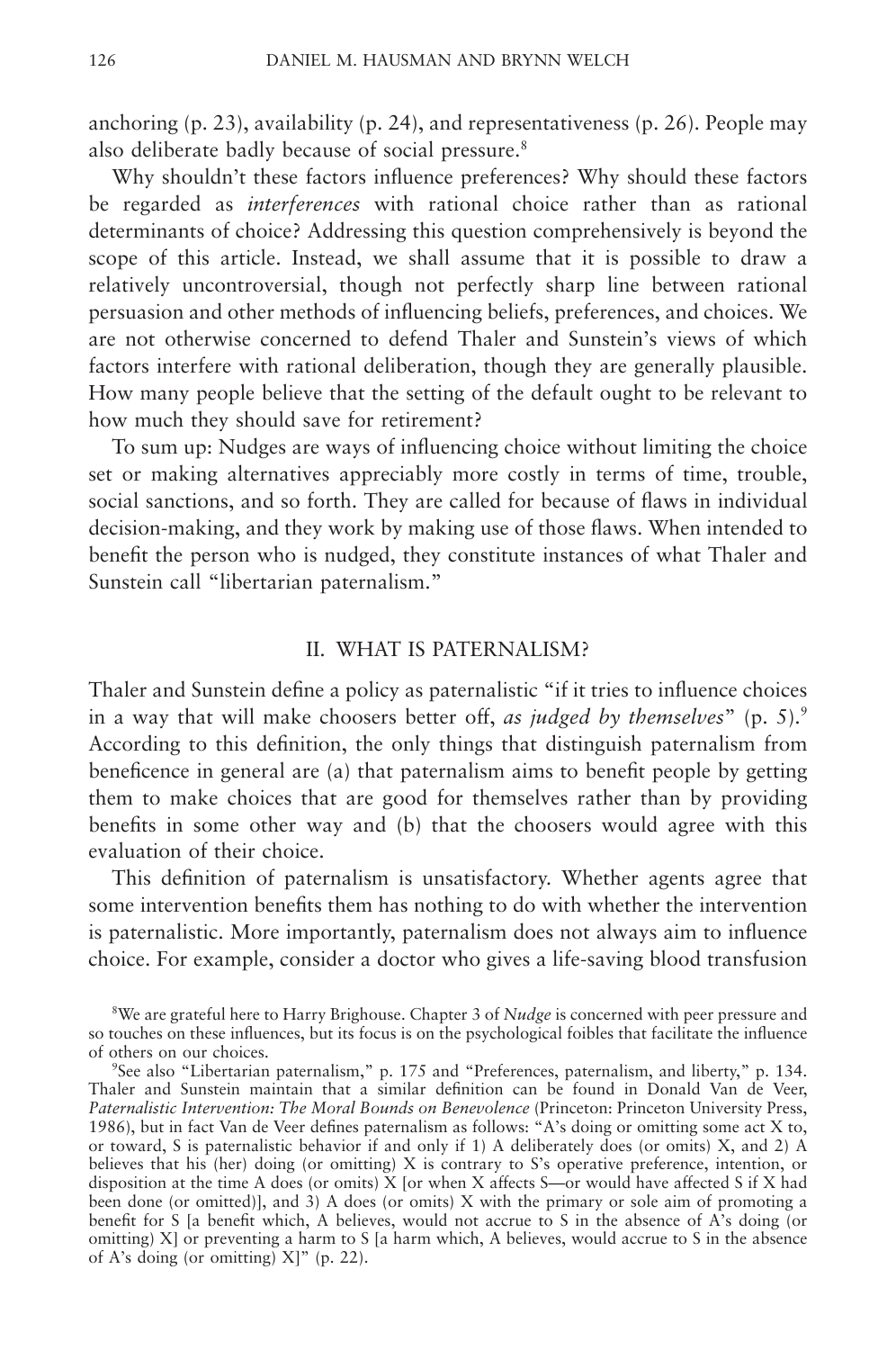to an unconscious Jehovah's Witness, who has asked not to be transfused. We agree with Bernard Gert and Charles Culver that the doctor acts paternalistically.10 The doctor aims to benefit the Jehovah's Witness against his will, but obviously not by influencing his choice.

At the same time, Thaler and Sunstein's characterization of paternalism mistakenly counts giving advice and rational persuasion that aims at the good of the advisee as paternalistic. So Thaler and Sunstein regard the following as nudges: educational campaigns (p. 68/69), warning labels on cigarettes (p. 189/191), requirements that firms notify employees of hazards (p. 189/191), and signs warning people on a hot day to drink more water  $(p. 244/247)$ .<sup>11</sup> Unlike constraining someone or substituting your judgment for theirs, providing information and giving advice treats individuals as fully competent decision makers.12 In his classic critique of paternalism in *On Liberty*, John Stuart Mill is as emphatic in his approval of attempts by individuals and the government to inform and rationally to persuade as he is in his condemnation of what he calls "the system of despotic, or what is called paternal, government."13 What Mill objects to in paternalism is interference with individual liberty. Typical contemporary philosophical treatments of paternalism treat a limitation on freedom as a defining feature and the reason why paternalism is morally problematic.14 Unlike Sunstein and Thaler, the philosophers mentioned in the last footnote have seen coercion as the crucial feature that distinguishes specifically paternalistic actions and policies from the wider class of actions and policies that merely aim at making people better off. Informing workers of hazards or warning people to drink water in hot weather is accordingly not paternalistic. Thaler and Sunstein disagree. They deny that paternalism must limit freedom in the sense of closing off alternatives or making them more costly,<sup>15</sup> but their argument for this denial consists largely of describing nudges that do not limit choices and asserting that they are nevertheless paternalistic.

10"Paternalistic behavior," *Philosophy and Public Affairs*, 6 (1976), 45–57 at p. 46. Presumably, the Jehovah's Witness is also unlikely to agree that the intervention was beneficial.

 $11$ There are many other examples. Nearly half of the nudges listed in the "bonus chapter" in the revised paperback edition consist of proposals to provide people with more easily accessible information via "smart" energy meters, feedback on energy use while driving, glowing power cords or carbon labels. The RECAP program (Record, Evaluate, and Compare Alternative Prices), which Thaler and Sunstein would apply to credit cards (p. 93/95), cell phones (p. 93/95), mortgages  $(137–8/139–40)$ , student loans  $(141/142)$ , and Medicare Part D  $(173–4/175–6)$  is designed only to provide more salient information.

<sup>12</sup>Posting a sign does not mean that people will read it, and people do not automatically process what they do read. Some of the information-giving nudges that Thaler and Sunstein discuss such as the Texas anti-littering campaign (p. 60) exploit limits to rational evaluation to make information salient and might after all count as the paternalistic "shaping" of evaluation and choice which we discuss later. But most of the information-giving nudges discussed by Thaler and Sunstein are not instances of paternalism.

13John Stuart Mill, *On Liberty* (Indianapolis: Hackett, [1859] 1978), ch. 5.

<sup>14</sup>See for example: Joel Feinberg, "Legal paternalism," *Canadian Journal of Philosophy*, 1 (1971), 106–24; Gerald Dworkin, "Paternalism," *Monist*, 56 (1972), 64–84; or Peter de Marneffe, "Avoiding paternalism," *Philosophy and Public Affairs*, 34 (2006), 68–94.

 $15\text{°}$ The second misconception is that paternalism always involves coercion" (p. 11).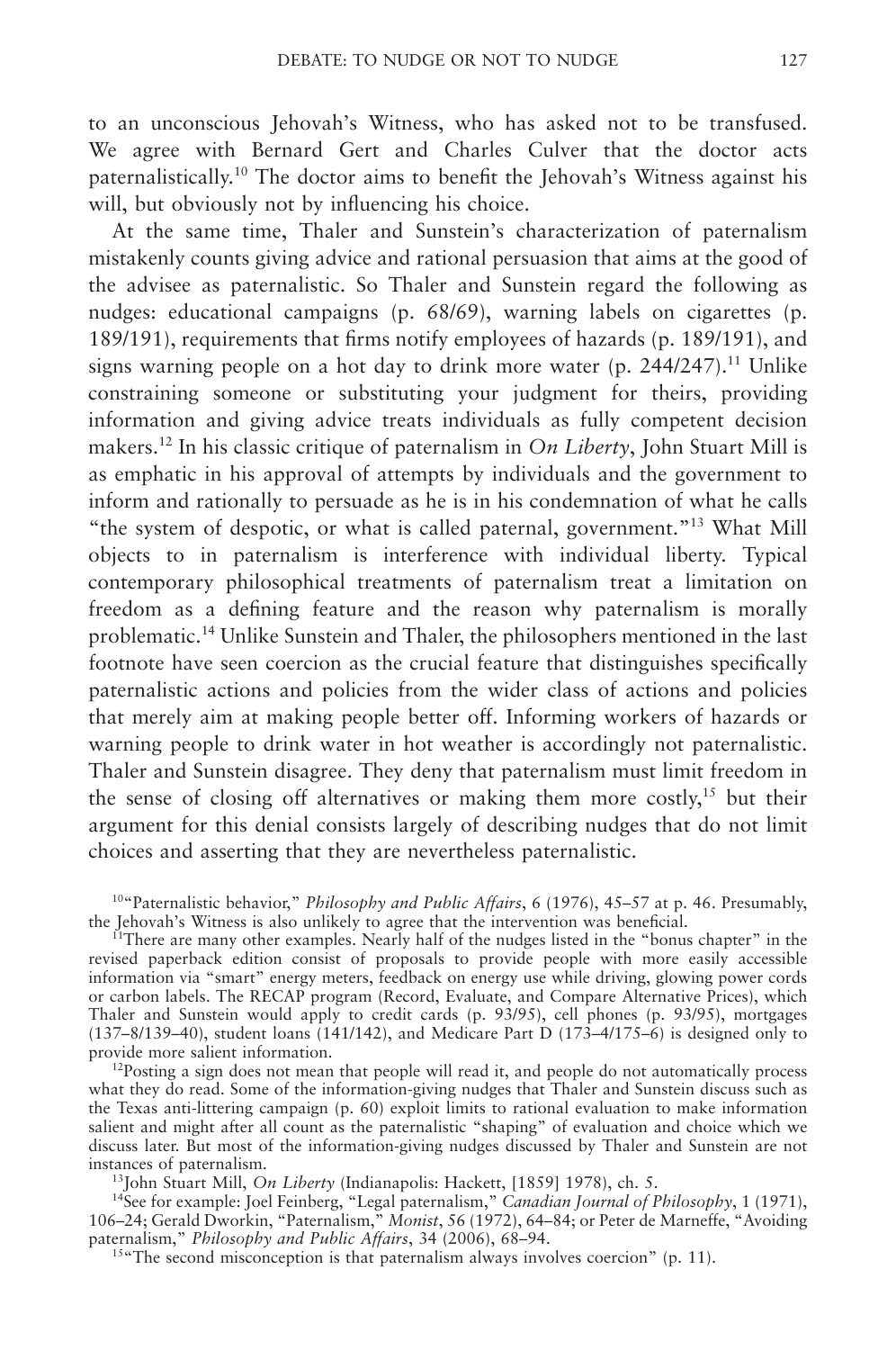Have Thaler and Sunstein discovered that paternalism can be reconciled with respect for individual liberty after all, or are they merely pointing out in misleading language that beneficence need not conflict with freedom? Their nudges do not limit what alternatives people can choose, except in trivial ways. Perhaps students in the cafeteria line now cannot get cake without having to reach over the fruit, but the cake is still there. Nudges leave the "choice set," the set of alternatives among which agents can choose, essentially unchanged. So if a policy is paternalistic only if it limits what people can choose, none of Thaler and Sunstein's nudges are paternalistic.

Yet those who have been worried about the ways in which government action and social pressure limit liberty have been concerned about liberty in a wider sense than closing off alternatives or rendering them more costly. Let us call the other aspects of this wider sense of liberty, "autonomy,"16—the control an individual has over his or her own evaluations and choices. If one is concerned with autonomy as well as freedom, narrowly conceived, then there does seem to be something paternalistic, not merely beneficent, in designing policies so as to take advantage of people's psychological foibles for their own benefit. There is an important difference between what an employer does when she sets up a voluntary retirement plan, in which employees can choose to participate, and what she does when, owing to her understanding of limits to her employees' decision-making abilities, she devises a plan for increasing future employee contributions to retirement. Although setting up a voluntary retirement plan may be especially beneficial to employees because of psychological flaws that have prevented them from saving on their own, the employer is expanding their choice set, and the effect of the new plan on employee savings comes mainly as a result of the provision of this new alternative. The reason why nudges such as setting defaults seem, in contrast, to be paternalist, is that in addition to or apart from rational persuasion, they may "push" individuals to make one choice rather than another.17 Their freedom, in the sense of what alternatives can be chosen, is virtually unaffected, but when this "pushing" does not take the form of rational persuasion, their autonomy—the extent to which they have control over their own evaluations and deliberation—is diminished. Their actions reflect the tactics of the choice architect rather than exclusively their own evaluation of alternatives.

We shall call the use of flaws in human decision-making to get individuals to choose one alternative rather than another "shaping" their choices. We intend "shaping" to exclude rational persuasion. "Manipulation" would be a more

<sup>&</sup>lt;sup>16</sup>Autonomy is, of course, also used in the sense of what Isaiah Berlin calls "positive freedom"—that is as conformity to standards of a substantive objective rationality—in "Two concepts of liberty," *Four Essays on Liberty* (Oxford: Oxford University Press, 1990). We are using the term "autonomy" only to refer to the control an individual has over her own evaluation, deliberation and choice.

<sup>17</sup>Thaler and Sunstein, "Preferences, paternalism, and liberty," pp. 234–5.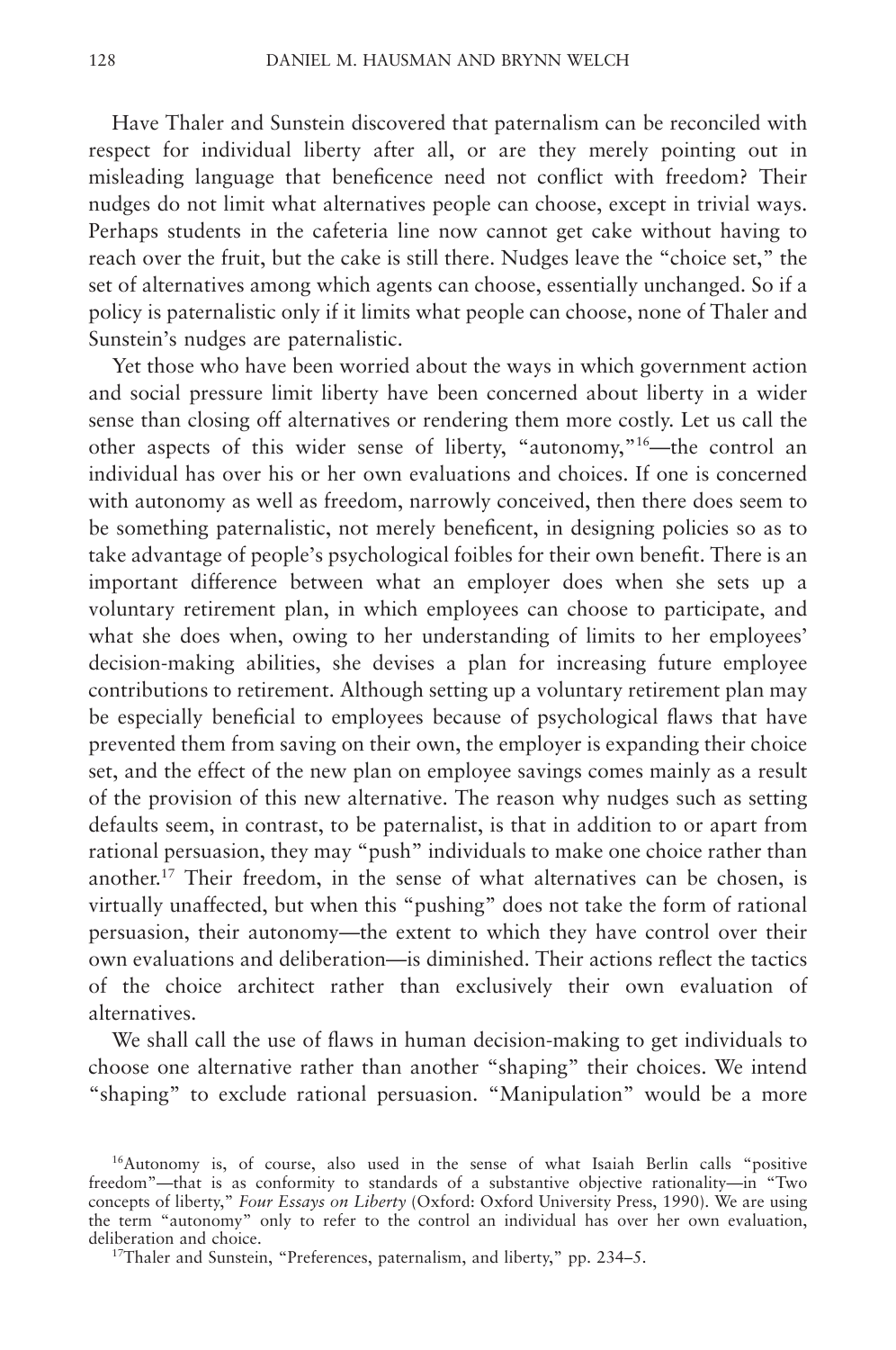natural label, but since we are concerned with whether shaping people's choices is justified, we have avoided using a word with such pejorative connotations. Employing this stipulative definition of "shaping" choices, one can then say that what makes some of the nudges Thaler and Sunstein discuss instances of paternalism is that they involve shaping people's choices for their own benefit.

One straightforward way to define paternalism would accordingly be to maintain that:

A policy is paternalistic if and only if it aims to advance the interests of some person P either (a) via influencing P's choices by shaping how P chooses or limiting what P can choose or (b) by some means that will take effect regardless of what P does and against P's will.<sup>18</sup>

What characterizes paternalism are the aims with which one acts and the means one employs, not whether one is successful. According to (a), which is the only clause that is relevant to Thaler and Sunstein's position, a paternalist aims to influence P's choices through means other than rational persuasion. Paternalistic policy aims to affect choice either by changing the set of available alternatives among which an agent can choose or by employing non-rational means to influence how the agent chooses among an unchanged set of alternatives. Paternalistic actions either coerce people or use imperfections in their deliberative abilities to shape their choices. In Seana Shiffrin's suggestive terminology, paternalistic policies attempt to substitute the policy-maker's judgment of what is good for the agent for that of the agent.<sup>19</sup>

Carolyn's food arrangement satisfies the first part of this definition and thus counts as paternalistic. If instead she placed placards by the various dishes with nutritional information, then she would not be aiming to shape how the children choose or to limit what can be chosen, and her actions would not in our view (as opposed to Thaler and Sunstein's) count as paternalistic. If the placards contained false information designed to deceive the students into making the right choices for the wrong reasons, then she would be behaving paternalistically again. Similarly, policies setting participation as the default in a retirement scheme aim to advance the interests of the employees by shaping how they choose, unlike setting up a voluntary retirement scheme which influences employee's choices mainly via their knowledge of the enlarged choice set. Our definition will count as paternalistic everything that traditional definitions count. But some actions that are not coercive, such as Carolyn's food arrangements, will also count as paternalistic.

 $18$ Clause (b) might be too broad. For example, are gifts that recipients would refuse to purchase for themselves paternalistic, as (b) suggests? It is not clear that this is so. Furthermore, most gifts can be refused or returned and so are not likely to "take effect regardless of what P does." Clause (b) does not figure in our discussion of Thaler and Sunstein's views.

<sup>19&</sup>quot;Paternalism, unconscionability doctrine, and accommodation," *Philosophy & Public Affairs*, 29 (2000), 205–50.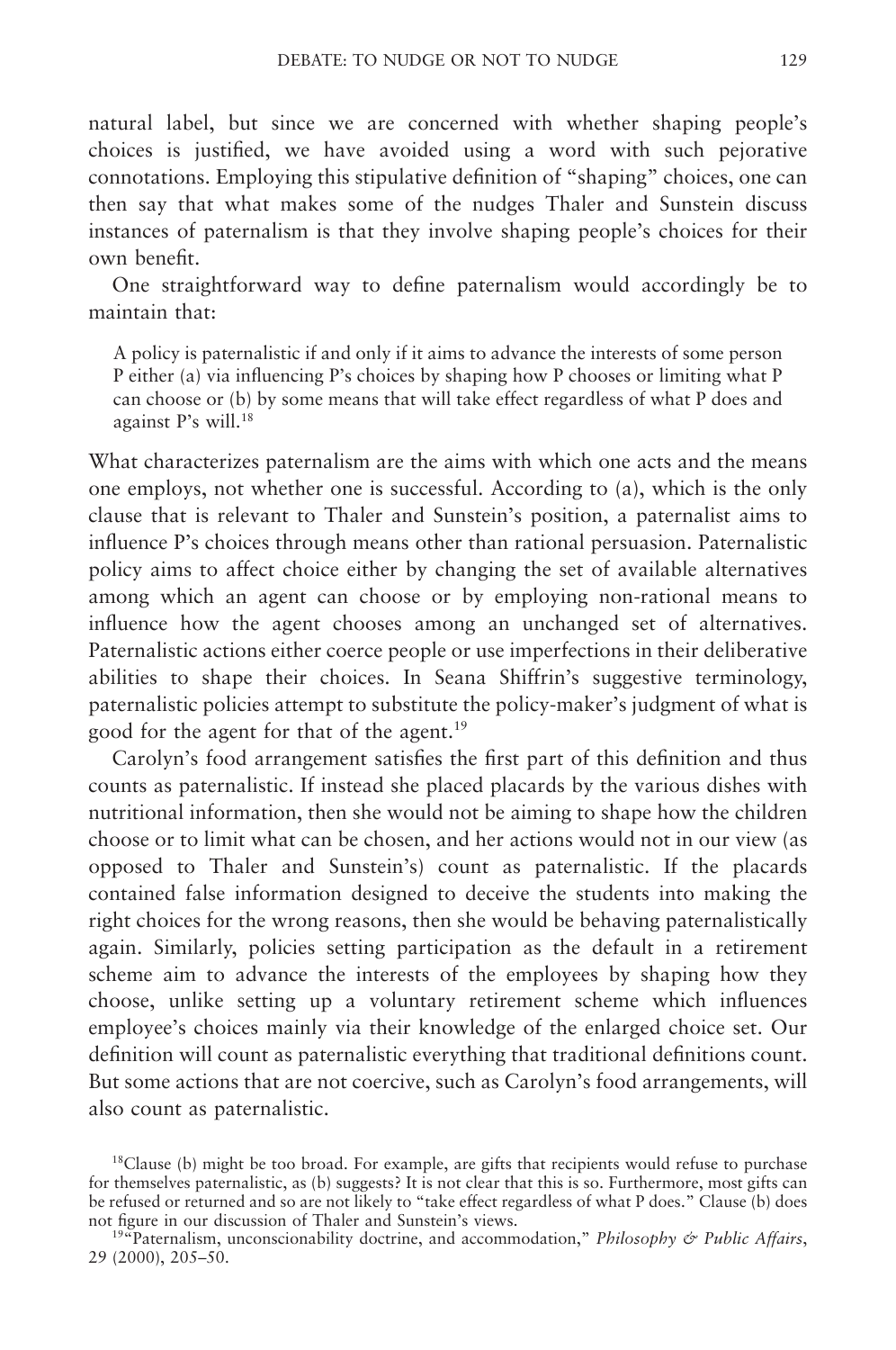Why draw the line between paternalistic and non-paternalistic attempts to influence people's choices for their own benefit at limiting what people can choose or shaping their choices? What connection is there between such a line and the possibility that there is something morally troubling about paternalism? The answer is that rational persuasion respects both individual liberty and the agent's control over her own decision-making, while, in contrast, deception, limiting what choices are available or shaping choices risks circumventing the individual's will. What matters is whether the policy-maker is attempting to bring about something against the beneficiary's will. $20$ 

When attempting to persuade people rationally, we may be kidding ourselves. Our efforts to persuade may succeed because of the softness of our smile or our aura of authority rather than the soundness of our argument, but a huge difference in aim and attitude remains. Even if purely rational persuasion were completely impossible—that is, if rational persuasion in fact always involved some shaping of choices as well—there would be an important difference between attempting to persuade by means of facts and valid arguments and attempting to take advantage of loss aversion or inattention to get someone to make a choice that they do not judge to be best. Like actions that get people to choose alternatives by means of force, threats, or false information, exploitation of imperfections in human judgment and decision-making aims to substitute the nudger's judgment of what should be done for the nudgee's own judgment. When such interference aims at the individual's own good, it is paternalistic. The paternalistic policies espoused by Thaler and Sunstein and others, which involve negligible interferences with freedom (in the sense of the range of alternatives that can be chosen), may threaten the individual's control over her own choosing. To the extent that they are attempts to undermine that individual's control over her own deliberation, as well as her ability to assess for herself her alternatives, they are *prima facie* as threatening to liberty, broadly understood, as is overt coercion. Insofar as it is genuinely paternalistic, libertarian paternalism will count as "libertarian" only for those whose concerns about liberty are limited to questions about the contents of the choice set.

## III. USING DECISION-MAKING FOIBLES TO INFLUENCE CHOICES

Is paternalism that plays on flaws in human judgment and decision-making to shape people's choices for their own benefit defensible? If one believes, as we do, that paternalistic policies (such as requiring the use of seat belts) that limit liberty are sometimes justified, then it might seem that milder nudges would *a fortiori* be unproblematic.

But there may be something more insidious about shaping choices than about open constraint. For example, suppose, for the purposes of argument, that

20Shiffrin, *op. cit.*, p. 213.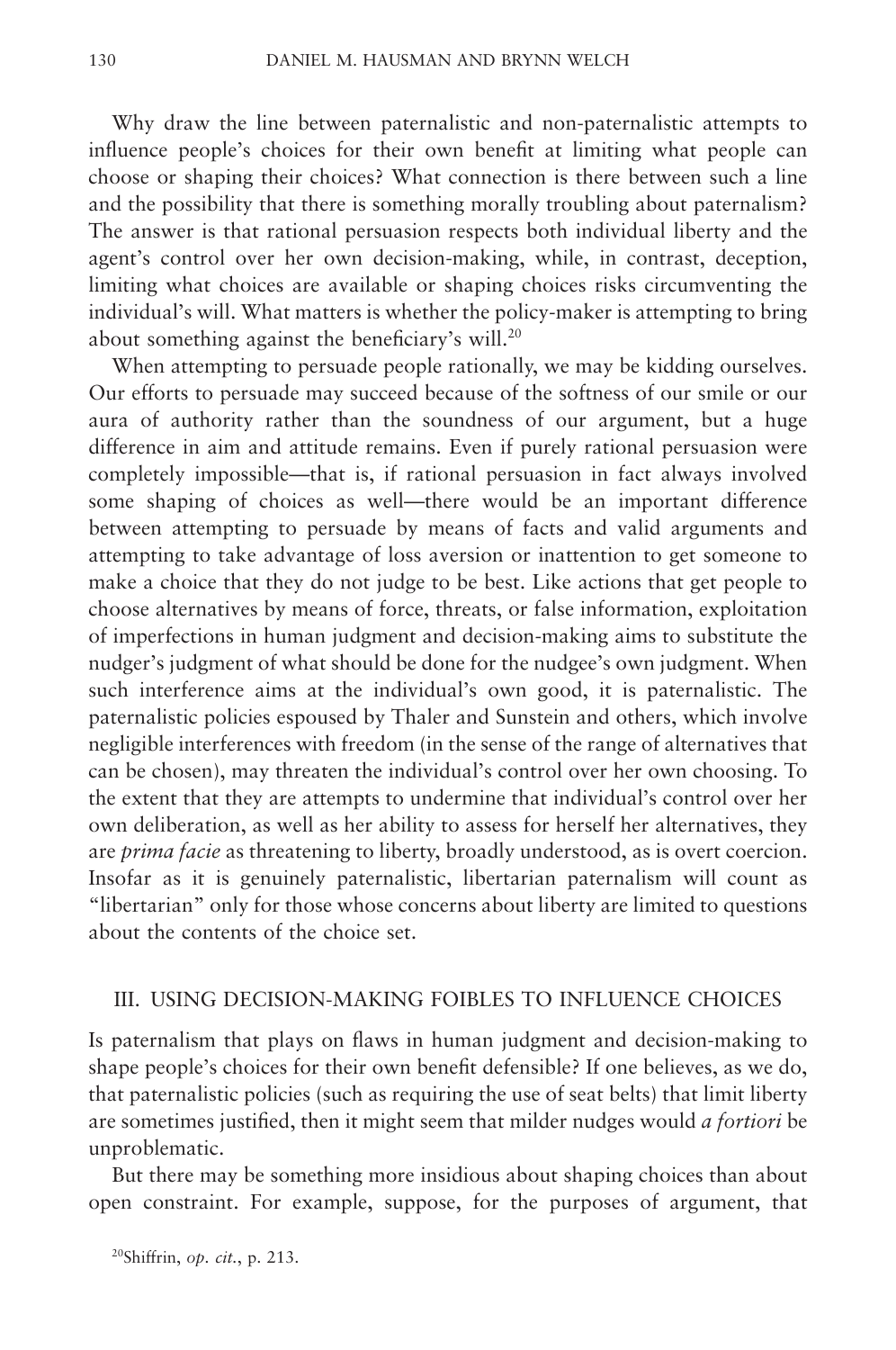subliminal messages were highly effective in influencing behavior.<sup>21</sup> So the government might, for example, be able to increase the frequency with which people brush their teeth by requiring that the message, "Brush your teeth!" be flashed briefly during prime-time television programs. Influencing behavior in this way may be a greater threat to liberty, broadly conceived, than punishing drivers who do not wear seat belts, because it threatens people's control over their own evaluations and deliberation and is so open to abuse. The unhappily coerced driver wearing her seat belt has chosen to do so, albeit from a limited choice set, unlike the hypothetical case of a person who brushes his teeth under the influence of a subliminal message. In contrast to Thaler and Sunstein, who maintain that "Libertarian paternalism is a relatively weak and nonintrusive type of paternalism,"22 to the extent that it lessens the control agents have over their own evaluations, shaping people's choices for their own benefit seems to us to be alarmingly intrusive.

Influencing behavior in such ways is troubling, and we propose in this section to comment on the general question of what limits there should be on the exploitation of decision-making flaws to influence behavior. There is obviously a huge range of techniques that people use to influence the behavior of others without limiting what alternatives they can choose. In addition to shaping behavior—exploiting the flaws in rational deliberation with which Thaler and Sunstein are concerned—advertisers attempt to influence consumer choices by suggesting associations between products and valued traits such as masculinity or femininity or wealth or health. Charities attempt to draw on people's emotions. Pictures or music can change people's perception of the value of alternatives. There is also often some element of informing and rationally persuading in the complex and rich panoply of ways in which people influence the choices of others. Assessing these techniques is a complex task, and we can only scratch the surface.

In particular, we shall focus on the limits that ought to be imposed specifically on government action, in part because it is difficult to see how to implement limits on persuasive techniques employed by non-governmental agents. What makes the cacophony of invocations of irrational responses by non-governmental agents tolerable (to the extent that it is tolerable) are, we suggest, the limits to its effectiveness and the extent to which these invocations conflict with one another and cancel one another out.

Despite their suggestion that protecting freedom of choice is sufficient to allay libertarian concerns about methods of influencing choices, Thaler and Sunstein

 $2<sup>1</sup>$ Luc Bovens considers the same thought experiment and argues that what distinguishes nudges from subliminal messages is the requirement that people be informed in each instance in which someone attempts to shape their choices. But he does not justify this requirement, and he concedes that such transparency is a matter of degree. See "The ethics of nudge," *Preference Change: Approaches from Philosophy, Economics and Psychology*, ed. Till Grüne-Yanoff and S. O. Hansson (Berlin: Springer, 2008), pp. 207–219, esp. pp. 216ff.

<sup>&</sup>lt;sup>22</sup>"Preferences, Paternalism, and Liberty," p. 234.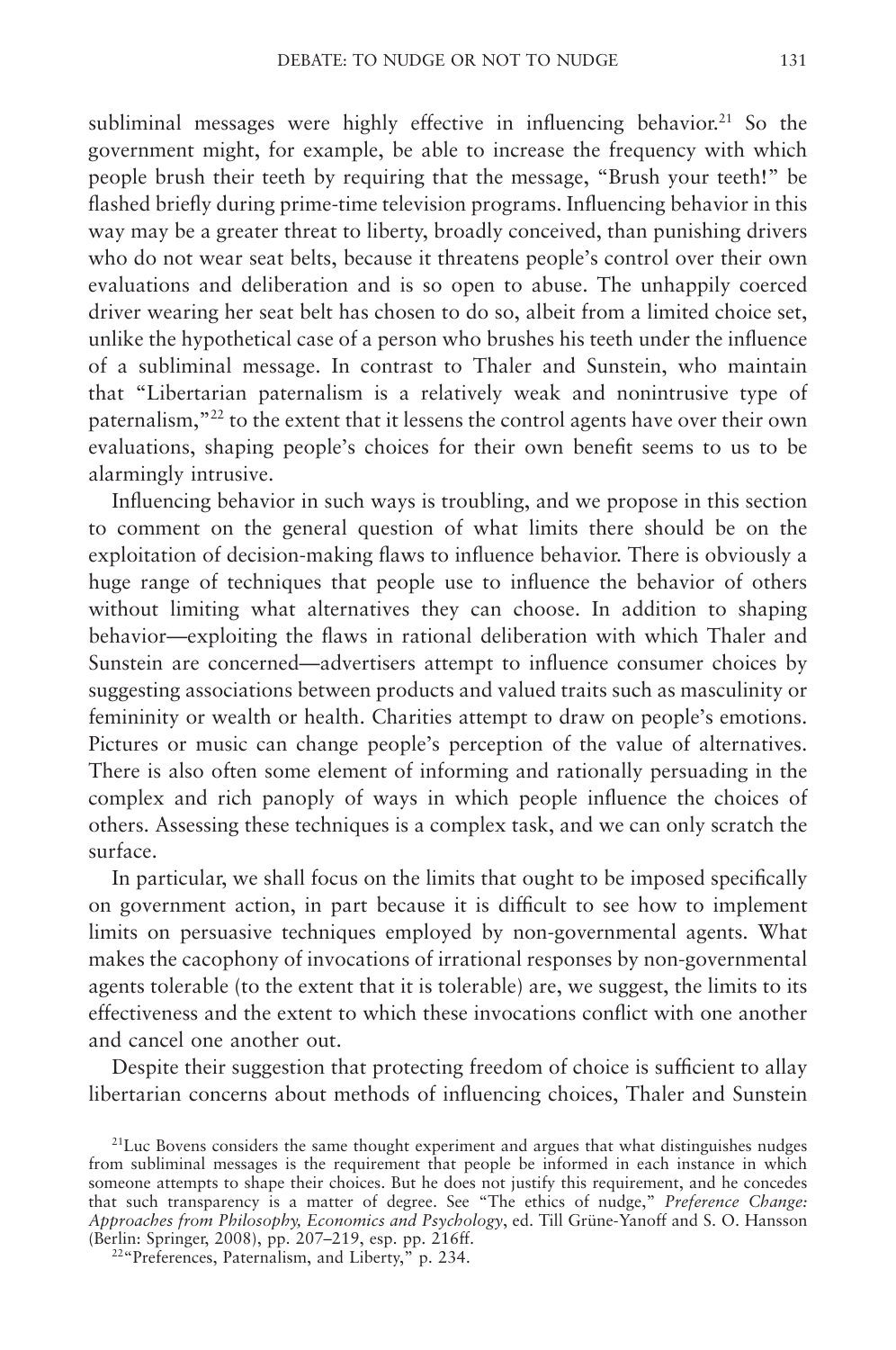show some awareness of the risks that shaping poses to people's control over their own choices. They argue that subverting people's control over their own actions by means such as subliminal messages is morally objectionable, because, unlike the nudges they favor, subliminal messages violate a publicity condition that "bans government from selecting a policy that it would not be able or willing to defend publicly to its own citizens"  $(244/247).^{23}$  One way to rationalize their imposition of a publicity condition would be to attribute to them the recognition that, while not changing what individuals can in fact choose, deception can make it appear to the individual that the choice set has changed and thereby limit freedom.

Thaler and Sunstein's publicity principle is however insufficient to rule out the use of subliminal advertising. For example, it seems possible that the government might be able and willing to defend the use of subliminal messages such as "Brush your teeth!" and thus satisfy the publicity condition. But Thaler and Sunstein would condemn subliminal advertising, on the ground that it is impossible for individuals to monitor it (pp. 246, 249). They go on to question whether subliminal advertisements (if they worked) would count as nudges, on the grounds that they would make it appreciably more difficult to choose some alternatives. But Thaler and Sunstein cannot consistently maintain that subliminal advertising counts as an infringement of freedom, because it does not rule out alternatives or make them more costly. It seems to us that what bothers Thaler and Sunstein about the hypothetical case of efficacious subliminal advertising is the efficacy itself. In other words, we suspect that despite their explicit claims to the contrary, they agree that nudges are not always benign.

What limits should there be on the government's use of nudges that shape choices? Three distinctions may be helpful. First, in many cases, regardless of whether there is a nudge or not, people's choices will be shaped by factors such as framing, a status quo bias, myopia and so forth. Although shaping still raises a flag because of the possibility of one agent controlling another, it arguably renders the action no less the agent's own, when the agent would have been subject to similar foibles in the absence of nudges. When choice shaping is not avoidable, $24$  then it must be permissible.

Second, although informed by an understanding of human decision-making foibles, some nudges such as "cooling off periods" (p. 250/253) and "mandated choice" (pp. 86–7/88) merely counteract foibles in decision-making without in any way pushing individuals to choose one alternative rather than another.<sup>25</sup> In

<sup>&</sup>lt;sup>23</sup>Thaler and Sunstein offer this principle and say that they endorse John Rawls's publicity condition in *A Theory of Justice* (Cambridge, MA: Harvard University Press, 1971), p. 48. However, Rawls' principle requires that principles be known and understood by the public, not merely that they be publicly defensible.

 $24$ Thaler and Sunstein argue that choice architecture is unavoidable. See pp. 239–53 of "Preferences, Paternalism, and Liberty" and especially p. 250.

<sup>&</sup>lt;sup>25</sup>For an example of a cooling-off period, buyers of goods from door-to-door salesmen have three days in which to rescind the purchase. Thaler and Sunstein do not regard cooling-off periods as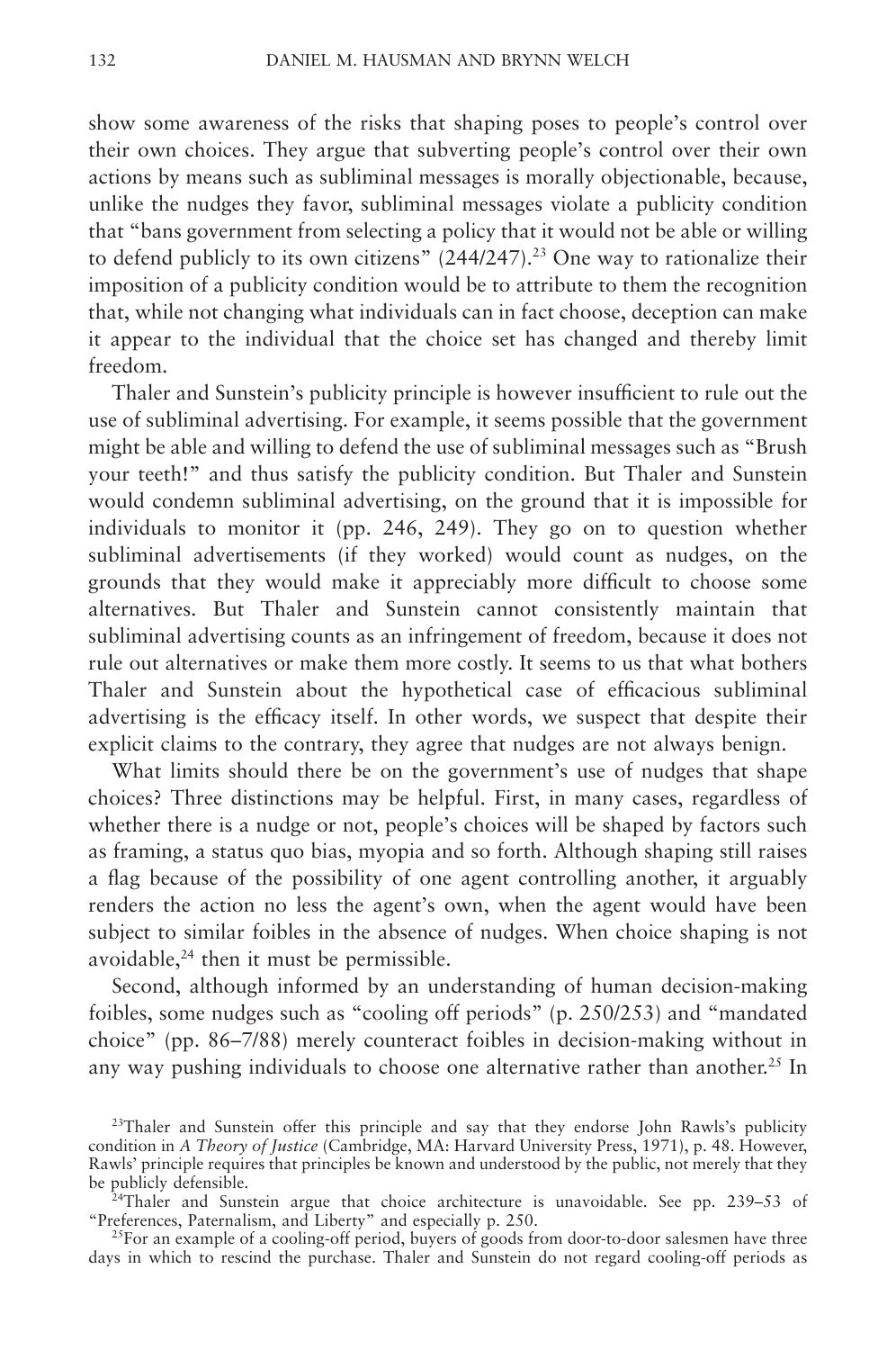this way, shaping apparently enhances rather than threatens an individual's ability to choose rationally. Allowing people voluntarily to place themselves on a list that bans them from casinos (p. 233/235) shifts the decision about whether to gamble to a moment when temptation is weaker and thereby shapes the choice that results, but it does not threaten people's control over their own choices.26

Third, one should distinguish between cases in which shaping increases the extent to which a person's decision-making is distorted by flaws in deliberation, and cases in which decision-making would be at least as distorted without any intentionally designed choice architecture.<sup>27</sup> In some circumstances, such as (hypothetical) subliminal advertising, the foibles that make people care less about brushing their teeth are less of a threat to their ability to choose well for themselves than the nudging. In other cases, such as Carolyn's, the choices of some of the students passing through the cafeteria line would have been affected by the location of different dishes, regardless of how the food is displayed.

There remains an important difference between choices that are intentionally shaped and choices that are not. Even when unshaped choices would have been just as strongly influenced by deliberative flaws, calculated shaping of choices still imposes the will of one agent on another. Suppose, for example, that, with the help of a consulting behavioral economist, an employer is able to structure the defaults, the contribution timing, and the framing of a retirement plan so as to achieve a very high contribution rate from a large majority of employees. When the employer and the consultant get together to congratulate themselves on engineering the situation so that the employees chose in just the way that the employer had planned for them to choose, they are celebrating their power over the employees. Even if the employees would have chosen to structure the choice architecture in this way if they had been able to choose, the employer and the consultant were knowingly choice architects, and their shaping partly controlled what the employees take to be their independent choices.

Having drawn these distinctions, let us focus on the use of shaping that is avoidable and not designed exclusively to facilitate rational choice. Should we be

nudges, on the grounds that they are substantial infringements on freedom. An example of mandated choice would be a requirement that prospective employees decide on what contribution they will make to the company's retirement plan as a condition of employment. It is not clear whether Thaler and Sunstein regard mandated choice as a nudge, but whether they do or not, it is paternalistic only insofar as it coerces people into choosing.

 $26A$  related distinction between hard and soft paternalism is important to the justification of openly coercive paternalistic policies such as seat belt laws. This is the distinction between on the one hand limits on freedom of choice that aim to benefit people by counteracting their irrationality and on the other hand limits that aim to benefit people by correcting rational but mistaken choices. According to hard paternalism, the fact that interference will prevent harm to the actor is a good reason to interfere, regardless of why the actor chooses as he or she does. Soft paternalism maintains that such interference is justified only when the choice the actor makes is largely non-voluntary. See Joel Feinberg, *Harm to Self* (New York: Oxford University Press, 1986), pp. 12–16.

<sup>27</sup>Although some comparisons seem to be possible, there is no obvious metric of how seriously compromised someone's deliberative capacities are.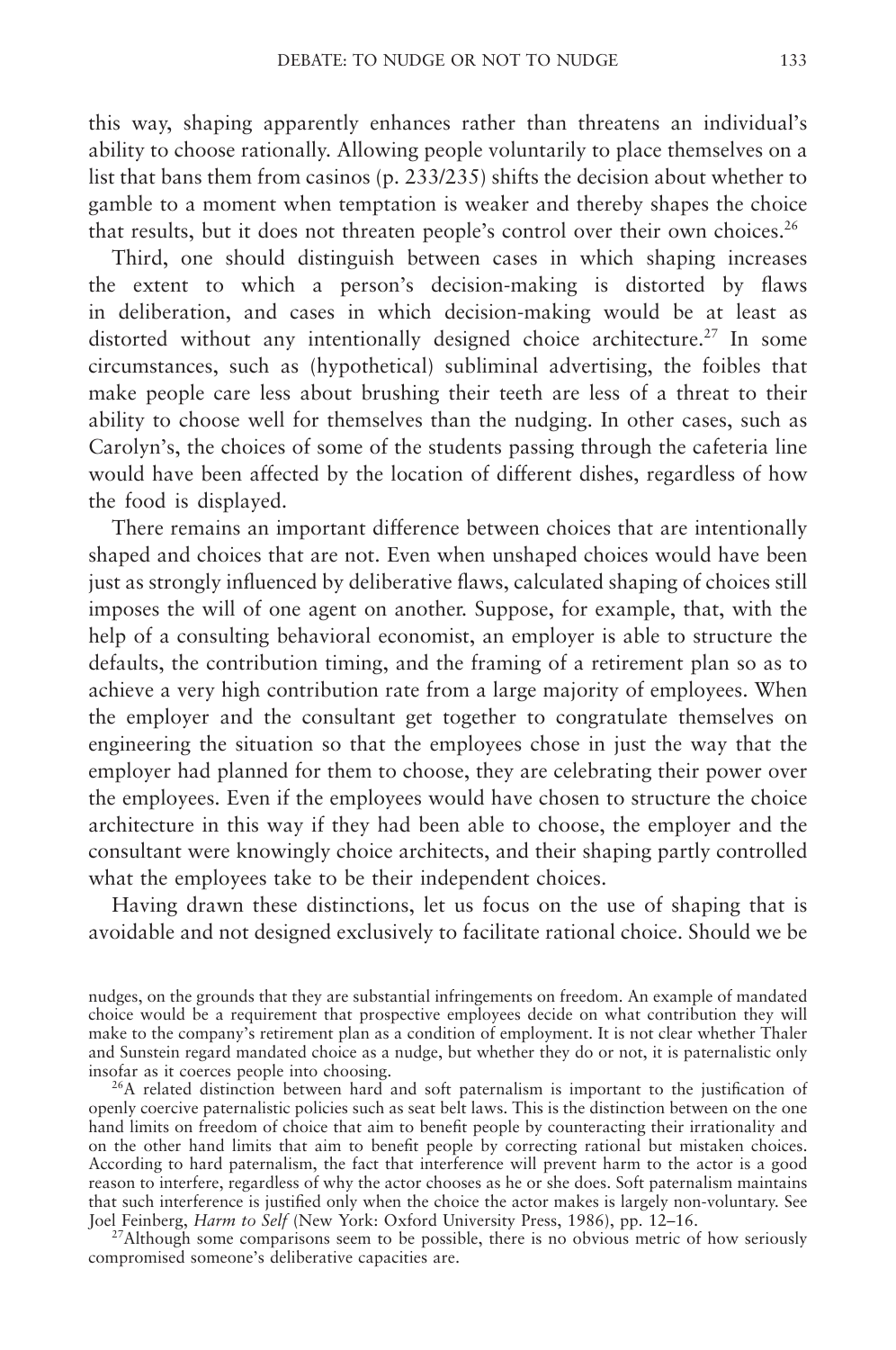troubled by efforts to nudge people in this way, whether for their own good or for the good of others? One reason to be troubled, which Thaler and Sunstein to some extent acknowledge (p. 246/249), is that such nudges on the part of the government may be inconsistent with the respect toward citizens that a representative government ought to show. If a government is supposed to treat its citizens as agents who, within the limits that derive from the rights and interests of others, determine the direction of their own lives, then it should be reluctant to use means to influence them other than rational persuasion. Even if, as seems to us obviously the case, the decision-making abilities of citizens are flawed and might not be significantly diminished by concerted efforts to exploit these flaws, an organized effort to shape choices still appears to be a form of disrespectful social control.

We think that it is nevertheless sometimes acceptable for the government to shape people's choices. Not only is there no bright line between the use of shaping to influence choice and its use to facilitate autonomous decision-making by freeing individuals from other irrelevant influences, but when there are strong reasons (paternalistic or otherwise) to get citizens to behave in a certain way, shaping people's choices may be more efficient and less constraining than limiting what they can choose. Public service announcements often make use of our foibles, rather than simply using rational persuasion to influence our behavior. They may thereby promote the desired behavior at a lower cost with a smaller infringement of freedom than passing a law requiring the behavior. Although the "Don't mess with Texas" campaign was informational and complemented rather than replaced laws against littering, both in its formulation and in the advertising campaign, it attempted to create a machismo image for those who don't litter (p. 60) and to influence behavior via that association. The campaign was not a significant threat to freedom, and in any event, coercion to prevent littering is clearly permissible. By playing on emotions that ought to be irrelevant to littering, it attempted some very mild shaping and thereby influenced behavior at a much lower cost than harsher penalties for littering or expanded enforcement of anti-littering laws.28 The justification for such shaping, like the justification of openly coercive policies, rests on a comparison of benefits to the loss of autonomy, not, as Thaler and Sunstein suggest, on the view that nudges are costless.

We do not defend any wholesale conclusions justifying or condemning policies such as nudges that make use of limitations of individual decision-making. But we would defend the following four claims:

<sup>&</sup>lt;sup>28</sup>In addition, whether via coercion or shaping, limitations on freedom can benefit people not only by making them better off but by making them in the future better able to choose for themselves. For example, government interference, whether by requiring enrollment in social security or setting defaults to encourage participation in a retirement savings plan, might indirectly help protect the autonomy of individuals in the future by providing them with greater financial security when they are retired.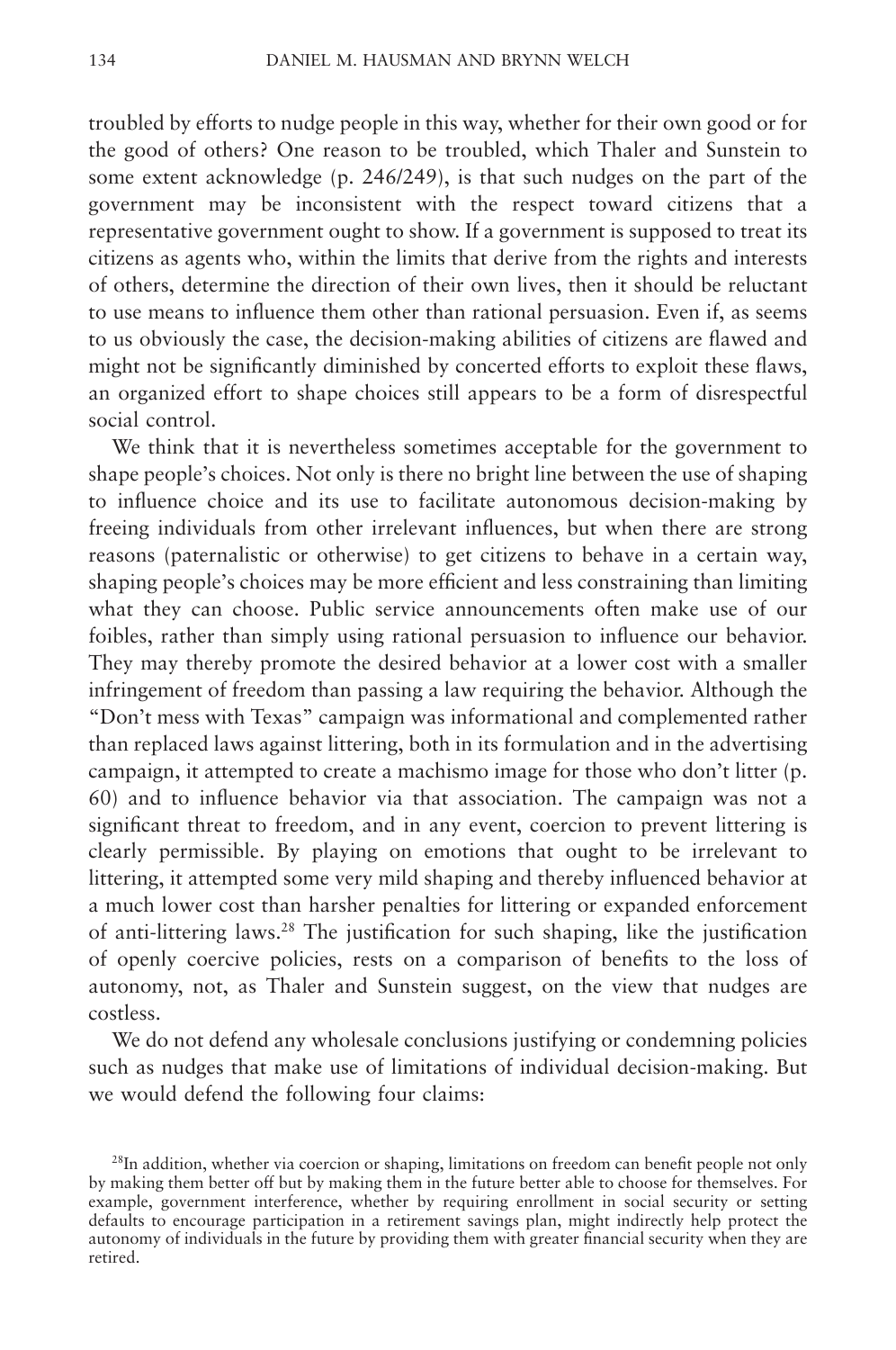- 1. Government action to shape people's choices is subject to abuse: it is possible by means of shaping to get people to make choices that are at odds with their stated preferences and with the preferences they would express if their deliberation were not flawed. Furthermore, it might be more difficult to monitor attempts to shape choices than it would be to monitor openly coercive policies. The main protections against abuse seem to us to be our limited proficiency at exploiting flaws in human decision making and the extent to which efforts at shaping choices on the part of different agents undercut one another. The most serious risks of abuse seem to us to lie in the exploitation of people's fears and hatreds, some of which surely counts as shaping choices.
- 2. As Thaler and Sunstein wisely but somewhat inconsistently maintain, publicity is important. One important way to protect against abuse and to respect autonomy is to make sure that the government actually inform people of efforts to shape their choices, not merely that it be able and willing to do so. People should be informed of government efforts to exploit their decision-making foibles, even if doing so undercuts their effectiveness.<sup>29</sup>
- 3. The findings of psychologists and behavioral economists concerning the character and significance of flaws in our deliberative capacities remind us of their fragility and of the need to nurture them. No matter how well intentioned government efforts to shape choices may be, one should be concerned about the risk that exploiting decision-making foibles will ultimately diminish people's autonomous decision-making capacities.<sup>30</sup> When the government intentionally employs non-rational means of persuasion, it should take care not to undermine its capacity to persuade people rationally.
- 4. Coercion is often justified, and shaping sometimes a better alternative than coercion, but rational persuasion is the ideal way for government to influence the behavior of citizens. Although the force of rational persuasion is limited, and actual persuasion is rarely purely rational, only rational persuasion fully respects the sovereignty of the individual over his or her own choices.31

 $29$ Thaler and Sunstein defend their publicity condition on two grounds. First, they say, "If a government adopts a policy that it could not defend publicly, it stands to face considerable embarrassment, and perhaps much worse, if the policy and its grounds are disclosed." Second, they think the publicity condition reflects respect: "The government should respect the people whom it governs, and if it adopts policies that it could not defend in public, it fails to manifest that respect. Instead, it treats its citizens as tools for its own manipulation" (p. 245). Although necessary to show respect, the ability of the government to defend policies publicly is not sufficient. We maintain that publicity must be actual, not merely counterfactual.

30As Bovens notes, "*Nudging* may not create sustainable effects on people's behaviour" *op. cit.*, p. 11.

<sup>31</sup>A systematic account of rational persuasion is needed here. We do not mean to suggest that rational persuasion is emotionless cold calculation. Clarifying the role of emotions in rational persuasion is a difficult task for another occasion.